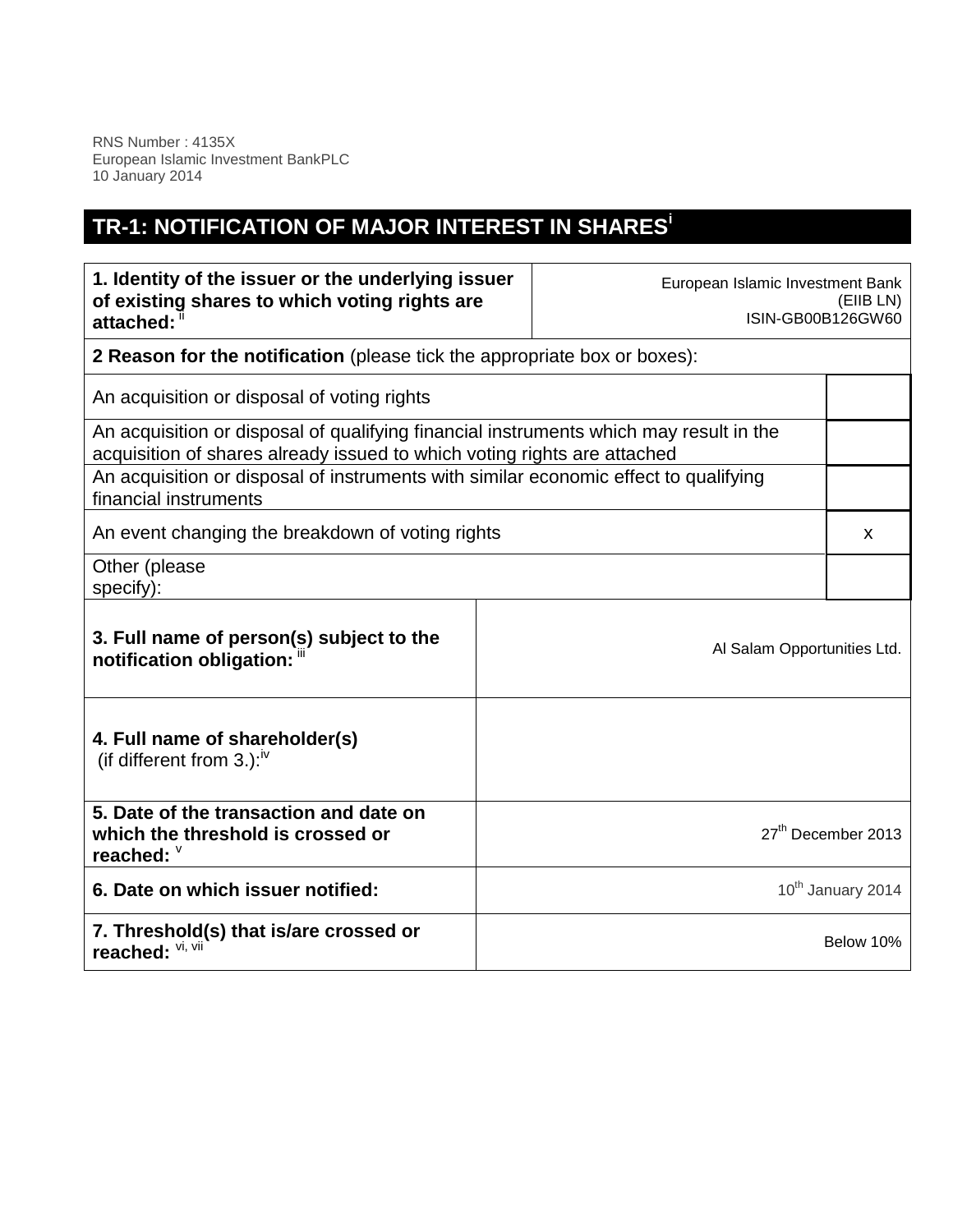| 8. Notified details:                                                                     |                     |                                                      |                            |                                                           |                        |               |                 |
|------------------------------------------------------------------------------------------|---------------------|------------------------------------------------------|----------------------------|-----------------------------------------------------------|------------------------|---------------|-----------------|
| viii, ix<br>A: Voting rights attached to shares                                          |                     |                                                      |                            |                                                           |                        |               |                 |
| Class/type of<br><b>Situation previous</b><br>to the triggering<br>shares<br>transaction |                     | Resulting situation after the triggering transaction |                            |                                                           |                        |               |                 |
| if possible using<br>the ISIN CODE                                                       | <b>Number</b><br>Οf | <b>Number</b><br>οf                                  | <b>Number</b><br>of shares | % of voting rights x<br><b>Number of voting</b><br>rights |                        |               |                 |
|                                                                                          | <b>Shares</b>       | Voting<br><b>Rights</b>                              | <b>Direct</b>              | Direct <sup>xi</sup>                                      | <b>Indirect</b><br>XII | <b>Direct</b> | <b>Indirect</b> |
| GB00B126GW60                                                                             | 187,741,282         | 187,741,282                                          | 187,741,282                | 187,741,282                                               | <b>NIL</b>             | $9.77\%$      | <b>NIL</b>      |

| <b>B: Qualifying Financial Instruments</b>           |                               |                                           |                                                                                                           |                       |
|------------------------------------------------------|-------------------------------|-------------------------------------------|-----------------------------------------------------------------------------------------------------------|-----------------------|
| Resulting situation after the triggering transaction |                               |                                           |                                                                                                           |                       |
| <b>Type of financial</b><br>instrument               | <b>Expiration</b><br>$date^x$ | Exercise/<br><b>Conversion Period XIV</b> | <b>Number of voting</b><br>rights that may be<br>acquired if the<br>instrument is<br>exercised/converted. | % of voting<br>rights |
|                                                      |                               |                                           |                                                                                                           |                       |

| C: Financial Instruments with similar economic effect to Qualifying Financial Instruments XV,<br>xvi |                          |                                                |                                                           |                                                        |                                        |              |
|------------------------------------------------------------------------------------------------------|--------------------------|------------------------------------------------|-----------------------------------------------------------|--------------------------------------------------------|----------------------------------------|--------------|
| Resulting situation after the triggering transaction                                                 |                          |                                                |                                                           |                                                        |                                        |              |
| <b>Type of financial</b><br>instrument                                                               | <b>Exercise</b><br>price | <b>Expiration</b><br>$date^{\times\text{vii}}$ | Exercise/<br><b>Conversion</b><br>period <sup>xviii</sup> | <b>Number of voting rights</b><br>instrument refers to | % of voting rights $\frac{X}{X}$<br>XX |              |
|                                                                                                      |                          |                                                |                                                           |                                                        | <b>Nominal</b>                         | <b>Delta</b> |
|                                                                                                      |                          |                                                |                                                           |                                                        |                                        |              |

| Total (A+B+C)                  |                             |
|--------------------------------|-----------------------------|
| <b>Number of voting rights</b> | Percentage of voting rights |
| 187,741,282                    | $9.77\%$                    |